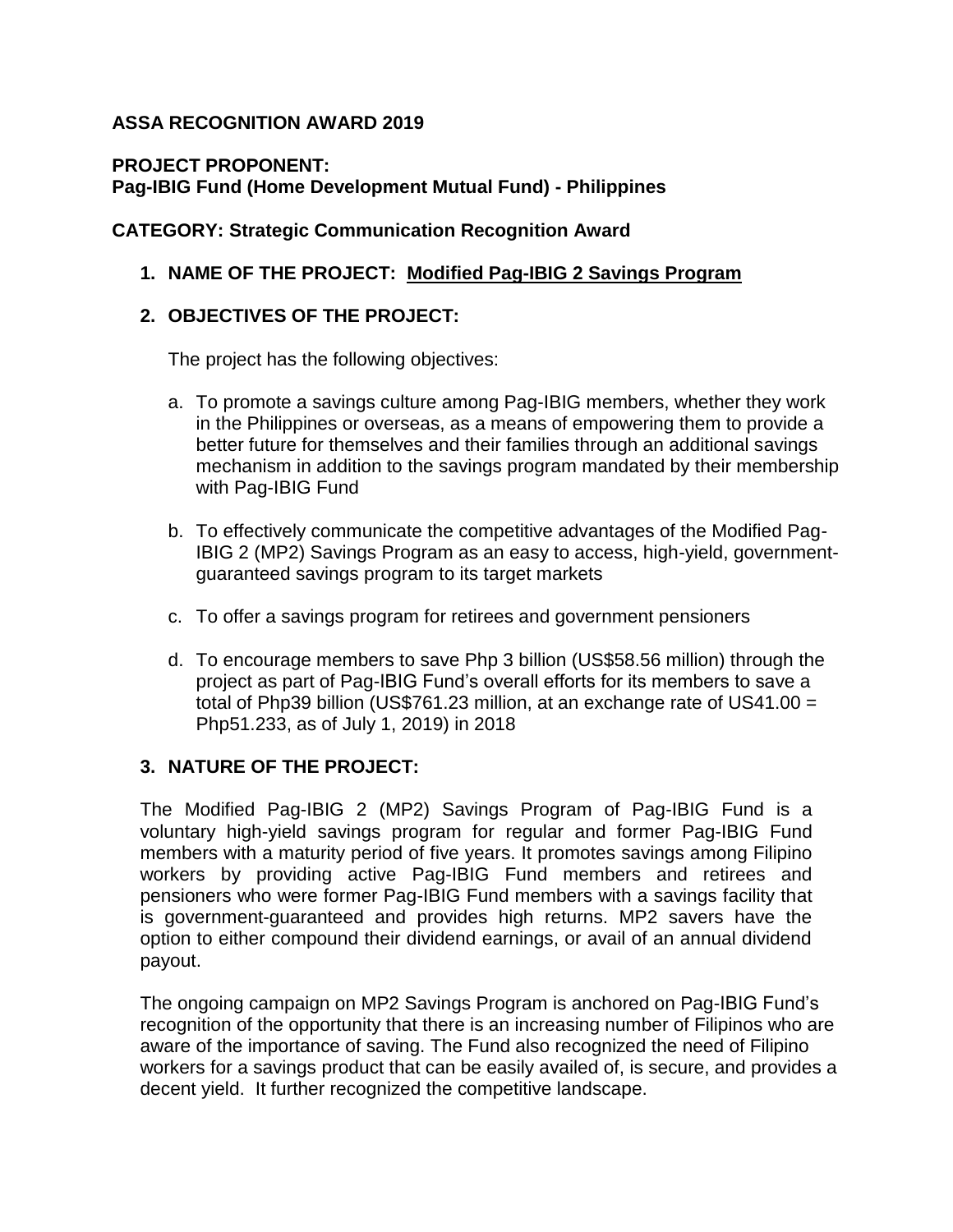With attractive features unmatched by most savings products in the market, the Pag-IBIG Fund recognized that it can achieve more and encourage a higher number of members to save. In 2017, it collected Php1.304 billion (US\$25.45 million) from 75,041 members. In 2018, it collected Php4.47 billion (US\$87.25 million). From January to May 2019, Pag-IBIG Fund has already collected Php3.69 billion (US\$72.02 million) worth of MP2 savings. Annual dividend rates were 8.11% and 7.41% in 2017 and 2018, respectively.

# **4. WHY IT SHOULD BE RECOGNIZED:**

Pag-IBIG Fund communicated the MP2 Savings based on its key features that made it stand out against other products to specific and targeted markets.

The MP2 Savings Program positioned itself based on its three unparalleled features. First, its dividend-earnings are unmatched, being five to six times higher than most savings products and are tax-free. Secondly, the entire savings is secure and government-guaranteed, unlike products such as time deposits which are guaranteed up to Php500,000 (US\$9,759) only per depositor. And lastly, one can save in the MP2 Savings Program easily, as the required savings is only Php500 (US\$9.76) with one allowed to add to his/her savings at any time. Using data and research, it targeted individuals who have higher incomes, are financially literate and have ready access to the program. The campaign utilized ads communicating the unmatched selling propositions of the program, which were validated by testimonies of well-known and reputable individuals and news personalities. It utilized social media to further expand information and trigger discussions, thus allowing the Fund to elucidate the features of the program. Lastly, the campaign included partnering with targeted companies and employers in conducting activation (registration) events for their workforce to drive home all the information and enable access and registration in the program.

Pag-IBIG Fund executed and implemented the strategy through the following activities in 2018:

- 1. Development of advertisements and promotional materials which emphasized the unmatched features of the MP2 Savings Program
- 2. Engagement of tri-media news channels in promoting MP2 Savings through testimonies and news reports citing and validating the features of the program
	- a. Three interviews in highly-rated television news programs
	- b. Twenty-one radio interviews
	- c. Publication of news on the MP2 Savings Program in four (4) broadsheets, four (4) tabloids and one regional publication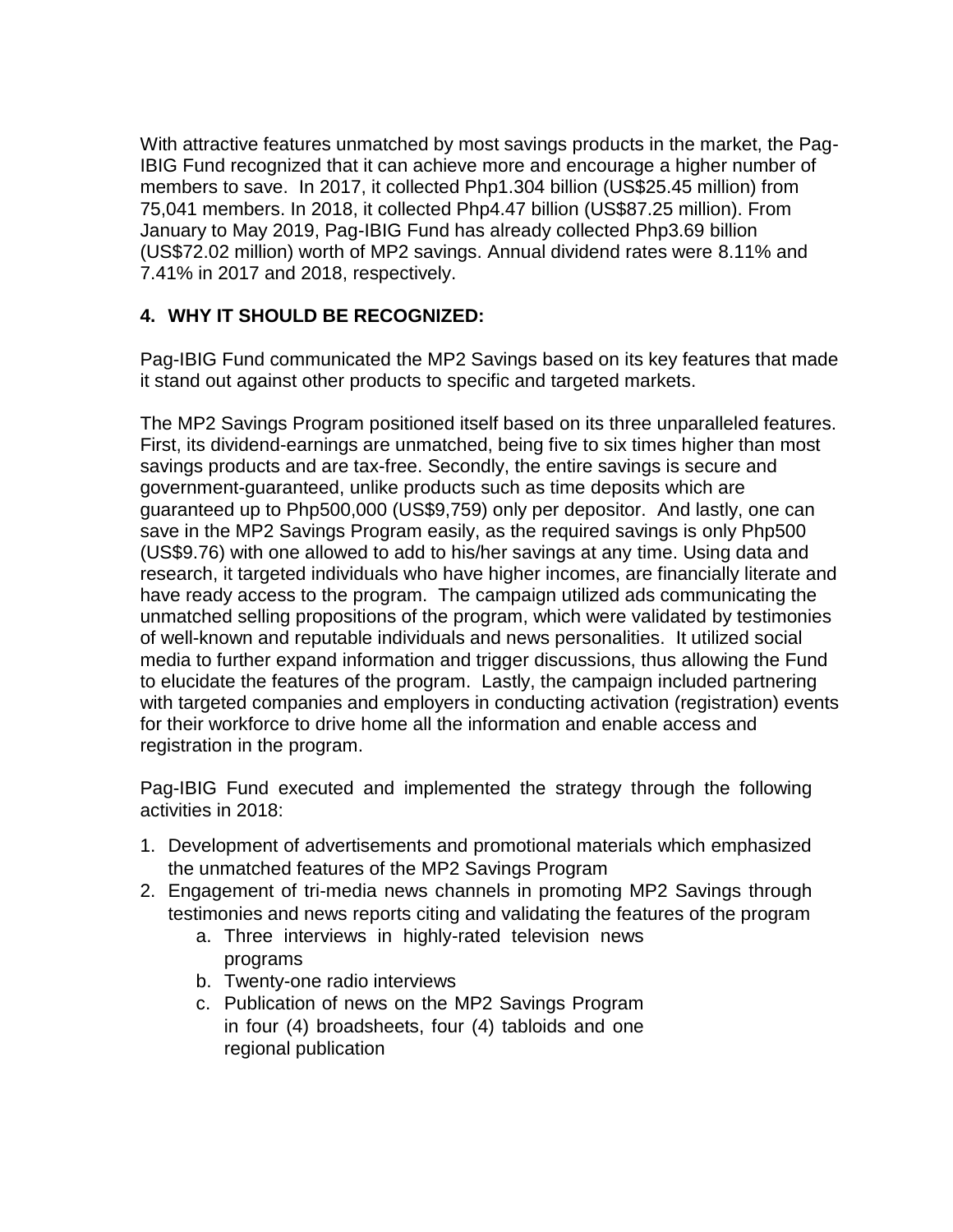- 3. Social media strategy to promote awareness
	- a. Endorsement of the program by a financial experts and reputable celebrities; and
	- b. Two posts on the official Facebook Page of the Pag-IBIG Fund which reached 816,908 people, generated 4,878 comments, 4,490 shares, and 88,107 post clicks. These also elicited 13,129 reactions, including 12,184 likes, 298 wows, and 527 love clicks
- 4. Targeted executions via partnerships with private and government employers allowing Pag-IBIG Fund to impart the MP2 Savings to their employees and facilitate the registration and collection of their MP2 Savings.

Pag-IBIG Fund achieved the following:

#### **1. Communicated the competitive advantages of the MP2 Savings Program.**

Through effective communication of the competitive advantages of the MP2 Savings Program over other similar products, MP2 Savings Accounts tallied 138,154 by yearend 2018. This is an increase of  $63,113 - 84\%$  or nearly double the number of 75,041 - from 2017 figures.

#### **2. Collected Php4.47 billion (US\$87.25 million) worth of MP2 savings in 2018, the highest in Pag-IBIG Fund's history and marks the first time that it surpassed the Php4-billion (US\$78.07 million) level. This was a 242% increase from 2017 figures of Php1.304 billion (US\$25.45).**

To further illustrate the effectiveness of the communications strategy and the MP2 Savings market positioning, competitive advantage, and branding in year 2018, the MP2 Savings collections during the said year greatly surpassed all MP2 Savings collections combined from the past eight years. From 2010 to 2017, MP2 Savings collections totalled Php3.54 billion (US\$69.10 million).

In 2018 alone, MP2 Savings collections reached Php4.47 billion (US\$87.25 million). With the phenomenal achievement in the MP2 Savings Program, Pag-IBIG Fund was also able to breach the Php40 billion (US\$780.75 million) level for overall collections in Members Savings. Through the additional Php4.47 billion (US\$87.25 million)